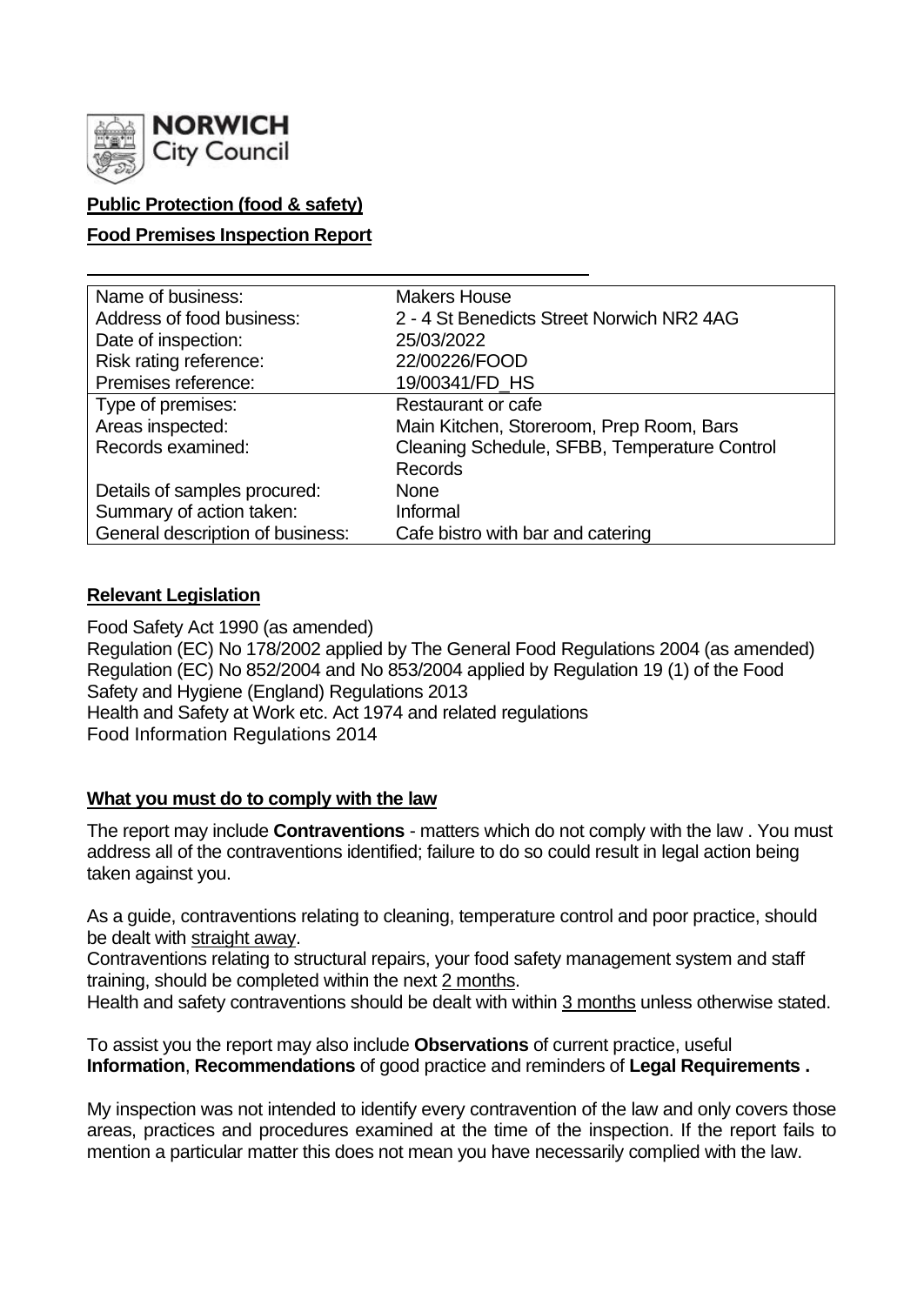# **FOOD SAFETY**

### **How we calculate your Food Hygiene Rating:**

The food safety section has been divided into the three areas which you are scored against for the hygiene rating: 1. food hygiene and safety procedures, 2. structural requirements and 3. confidence in management/control procedures. Each section begins with a summary of what was observed and the score you have been given. Details of how these scores combine to produce your overall food hygiene rating are shown in the table.

| <b>Compliance Area</b>                     |          |                 |           | <b>You Score</b> |               |    |           |    |                          |  |
|--------------------------------------------|----------|-----------------|-----------|------------------|---------------|----|-----------|----|--------------------------|--|
| Food Hygiene and Safety                    |          |                 |           | $\Omega$         | 5.            | 10 | 15        | 20 | 25                       |  |
| <b>Structure and Cleaning</b>              |          |                 |           | $\overline{0}$   | 5             | 10 | 15        | 20 | 25                       |  |
| Confidence in management & control systems |          |                 |           | $\overline{0}$   | 5.            | 10 | 15        | 20 | 30                       |  |
|                                            |          |                 |           |                  |               |    |           |    |                          |  |
| <b>Your Total score</b>                    | $0 - 15$ | 20              | $25 - 30$ |                  | $35 - 40$     |    | $45 - 50$ |    | > 50                     |  |
| <b>Your Worst score</b>                    | 5        | 10 <sup>°</sup> | 10        |                  | 15            |    | 20        |    | $\overline{\phantom{a}}$ |  |
|                                            |          |                 |           |                  |               |    |           |    |                          |  |
| <b>Your Rating is</b>                      | 5        | 4               |           | 3                | $\mathcal{P}$ |    |           |    | $\overline{0}$           |  |

000300

Your Food Hygiene Rating is 3 - a generally satisfactory standard

## **1. Food Hygiene and Safety**

Food hygiene standards are generally satisfactory and maintained. There is evidence of some non-compliance with legal requirements. Some lapses are evident however generally you have satisfactory food handling practices and procedures. The contraventions require your attention. **(Score 10)**

### Contamination risks

 **Contravention** The following matters present a potential risk of cross-contamination:

- storage containers are used for both raw and ready to eat foods without appropriate heat disinfection or full dishwasher cycle
- there was inadequate separation of raw and ready to eat food in chiller unit 1 and the walk in chiller. Packaging of raw meat can be contaminated with harmful bacteria and should therefore also be separated from ready to eat food.
- the chemical product I was presented with for cleaning and disinfecting worktops was a general cleaner and degreaser

**Information** If the same food storage containers are used for both raw food and ready to eat food at separate times, they should be heat disinfected (eg in a sterilising sink with water at or above 82°C or a steam cleaner) or put through a full dishwasher cycle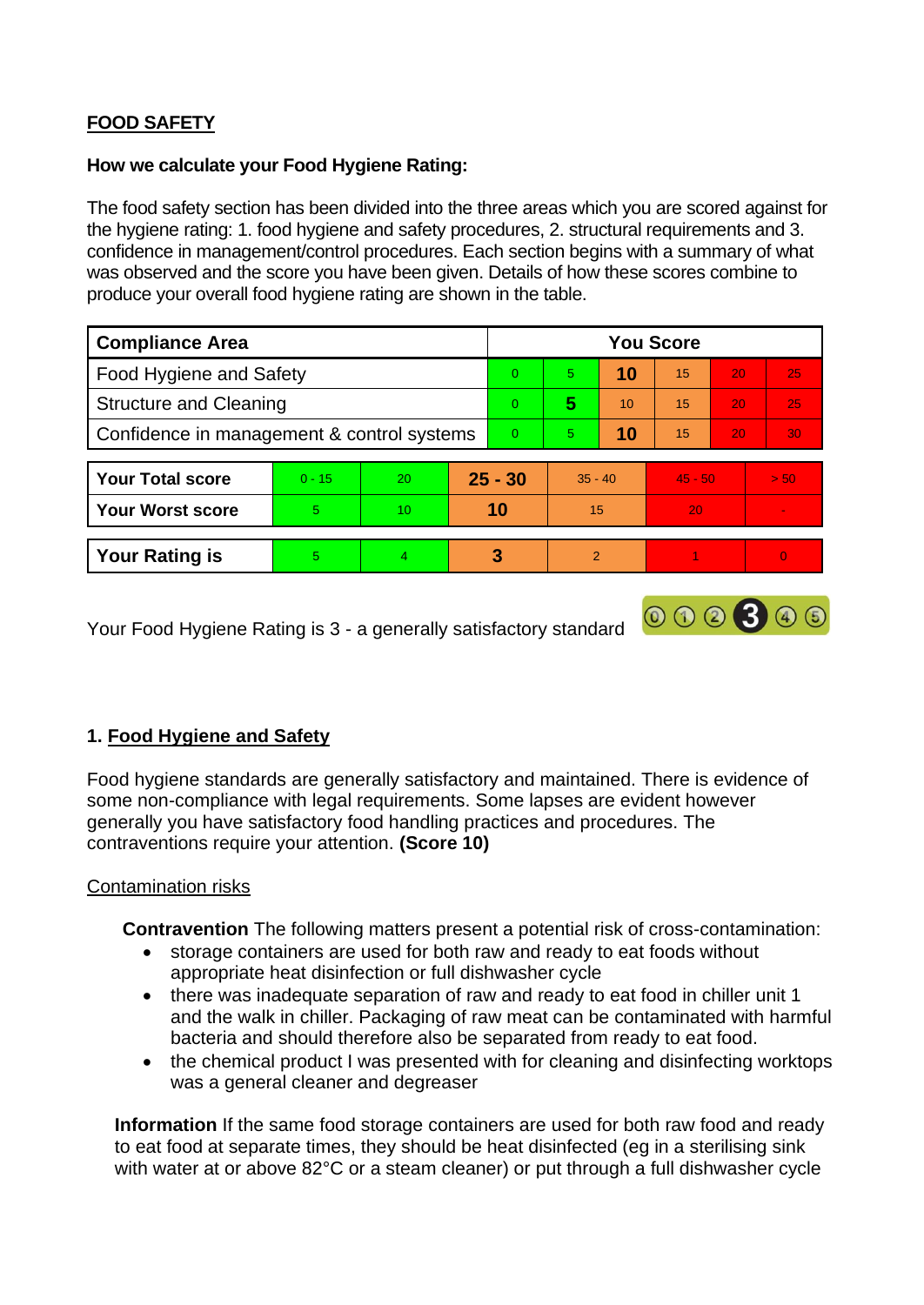between uses. If heat disinfection or a dishwasher is not available, then food storage containers should not be shared and you will need to provide separate identifiable containers for raw and ready to eat food.

**Information** To ensure adequate separation within storage raw food must be stored below ready-to-eat food unless other measures are in place eg storage dividers.

**Observation** Following a discussion about the difference between chemical products for cleaning and disinfection, I was later presented with a sanitiser spray.

**Guidance** Further information and guidance about how to prevent crosscontamination is available from the Food Standards Agency at www.food.gov.uk/business-guidance/e-coli-cross-contamination-guidance

#### Hand-washing

**Observation** I was pleased to see handwashing was well managed.

#### Personal Hygiene

**Observation** I was pleased to see that standards of personal hygiene were high.

#### Temperature Control

**Contravention** The temperature of chilled foods in chiller 1 varied depending on the section of the chiller and some of them were over the legal limit of 8°C. Carry out additional monitoring and take action as necessary.

### Unfit food

**Observation** The following food was of a reduced quality and if sold may not be of the standard demanded by the consumer:

• condiments were past the manufacturer's recommended shelf life for use after opening

### **2. Structure and Cleaning**

The structure facilities and standard of cleaning and maintenance are all of a good standard and only minor repairs and/or improvements are required. Pest control and waste disposal provisions are adequate. The minor contraventions require your attention. **(Score 5)**

### Cleaning of Structure

**Observation** The standard of visible cleaning was exceptionally high.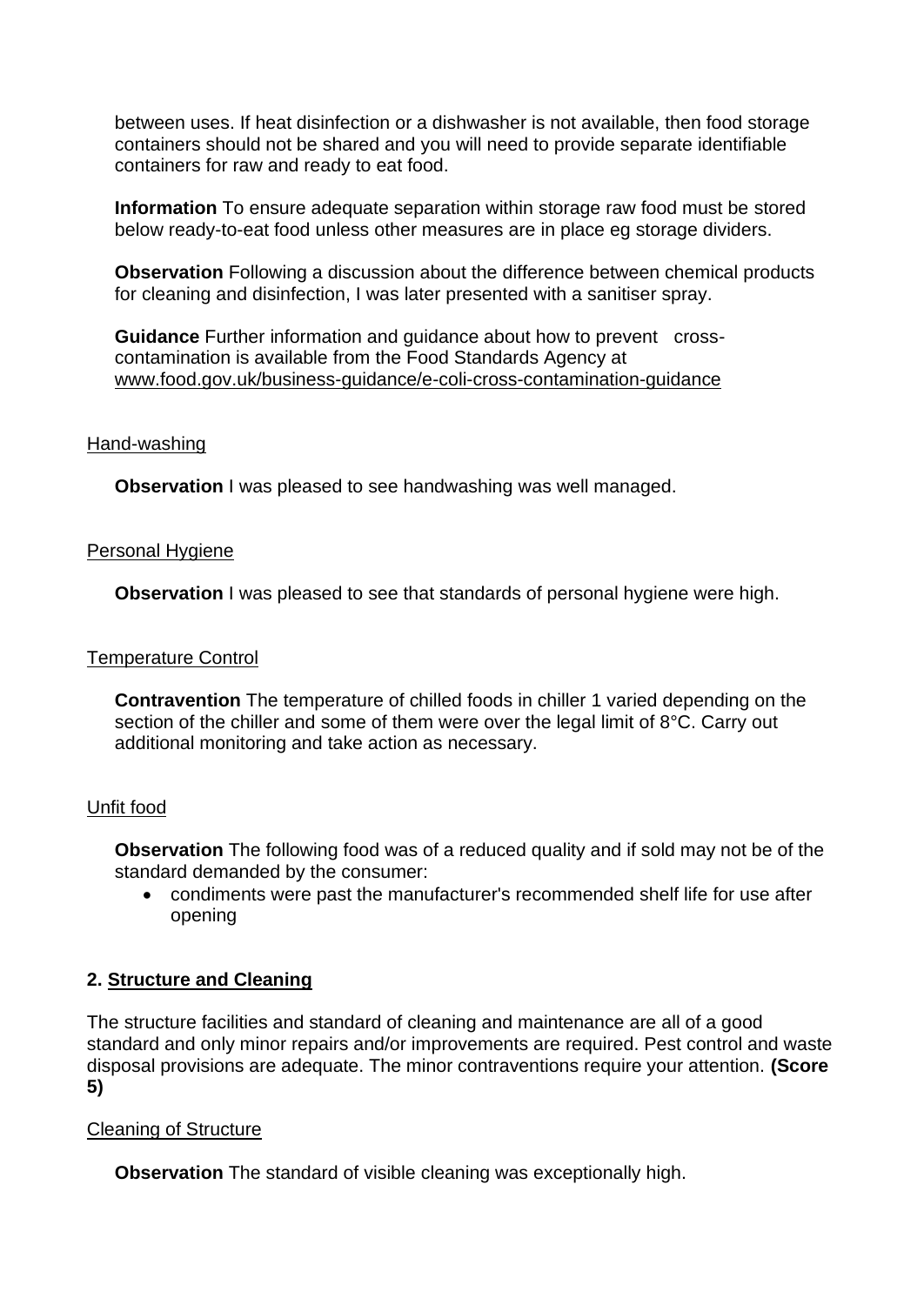### Cleaning Chemicals / Materials / Equipment and Methods

**Contravention** The following evidence demonstrated your cleaning materials, equipment and methods were not sufficient to control the spread of harmful bacteria between surfaces:

• an appropriate cleaning chemical was not identified for disinfecting worktops and other areas where there may be a risk of cross-contamination such as sinks, taps, handles and other hand contact points

**Information** A 2-stage cleaning process must be followed to ensure effective cleaning and disinfection. Stage 1 - clean the surface with an appropriate detergent (or santisier) to remove any dirt, grease, food or other matter. Stage 2 - once the surface is visibly clean, disinfect (or sanitise) the surface in accordance with the manufacturer's instructions.

**Information** A sanitiser is a two-in-one product that acts as a detergent and a disinfectant. If you use a sanitiser, make sure you use it twice, in two stages. First to clean and remove dirt, grease, food or other matter and then to disinfect.

**Information** When using a chemical disinfectant / santisier, it is important to follow the manufacturer's instructions carefully, these can usually be found on the product label. There will be specific instructions on how to use it, including the dilution rate, and the contact time. Disinfectants / sanitisers may be rendered ineffective if you do not follow the manufacturer's instructions.

**Information** Disposable single-use cloths or blue paper roll should be used at Stage 2 disinfection (if required) to prevent cross-contamination.

**Information** To ensure the disinfectant / santisier is effective against bacteria such as E.coli O157, it must comply with the following standards BS EN 1276:2009 or BS EN 13697:2001. This information can usually be found on the product label or by contacting the manufacturer.

### Maintenance

**Observation** You are maintaining the premises in good condition.

#### Pest Control

**Observation** You have a pest control contract in place and there is no evidence of pest activity on the premises.

### **3. Confidence in Management**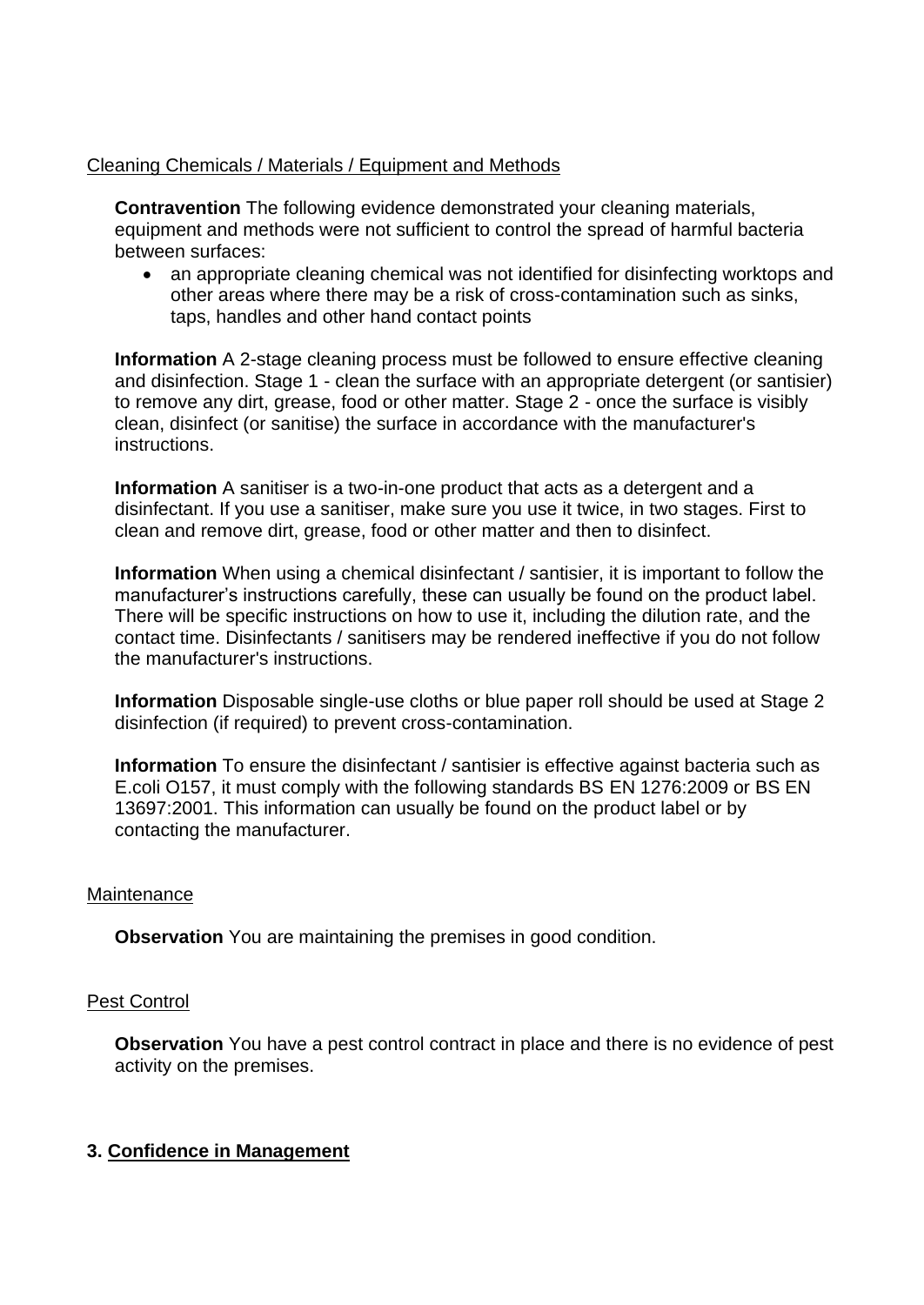There are generally satisfactory food safety controls in place although there is evidence of some non-compliance with the law. The contraventions require your attention. **(Score 10)**

### Type of Food Safety Management System Required

**Observation** You are using Safer Food Better Business as your documented food safety management system.

**Contravention** The cleaning schedule did not include all of the areas or items which require cleaning.

### Food Hazard Identification and Control

**Contravention** The following Safer Food Better Business SAFE METHODS are incomplete:

• Cooking section - 'ready to eat food'

## Proving Your Arrangements are Working Well

**Contravention** You are not working to the following safe methods in your SFBB pack:

- Cross contamination section 'personal hygiene'
- Cross contamination section 'separating foods'

**Contravention** You are not keeping the following records up to date:

- supplier list
- daily diary
- 4-weekly checks

**Observation** You were date labelling perishable foods appropriately and could demonstrate effective control over food spoilage organisms.

**Observation** You were monitoring and recording the temperatures of your fridges and freezers. You were monitoring the temperature of cooked food. You could demonstrate effective systems for controlling bacterial growth and survival.

### **Traceability**

**Observation** Your records were such that food could be traced back to its supplier.

### Waste Food and other Refuse

**Observation** You had measures in place to dispose of waste food appropriately and were employing the services of an approved waste contractor.

**Training**